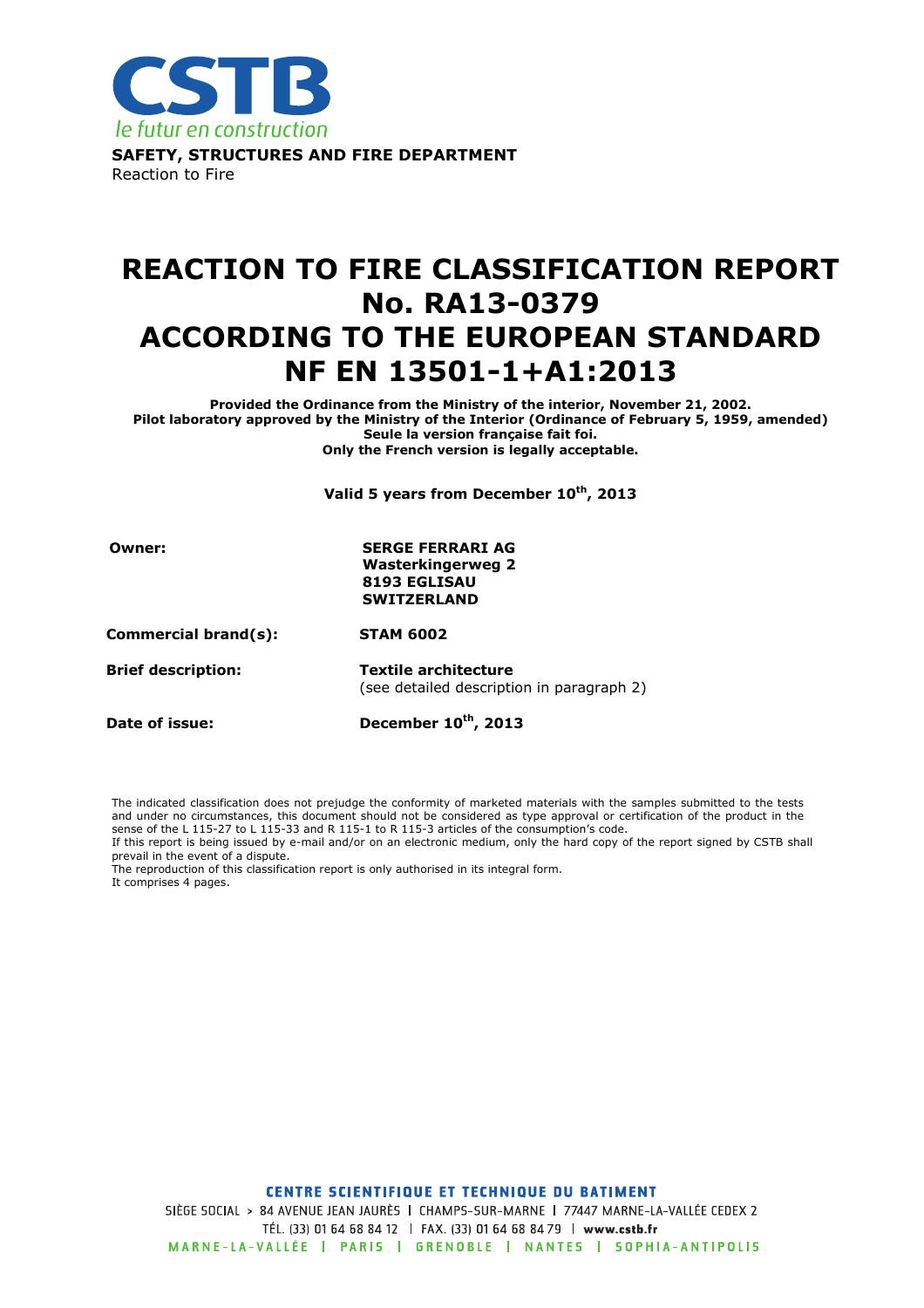

## 1. Introduction

This classification report defines the classification assigned to the above-mentioned product(s) in accordance with the procedures given in the NF EN 13501-1+A1:2013 standard.

## 2. Product description

Coated fabric for textile architecture. Fabric consisting of a 100 % polyester backing coated on both sides with fire-retarded polyvinyl chloride.

Overall nominal thickness: 0.52 mm ± 10 %. Overall nominal weight per unit area:  $630$  g/m<sup>2</sup>  $\pm$  10 %. Nominal weight per unit area of the backing:  $160$  g/m<sup>2</sup>  $\pm$  10 %. Colours and designs: various.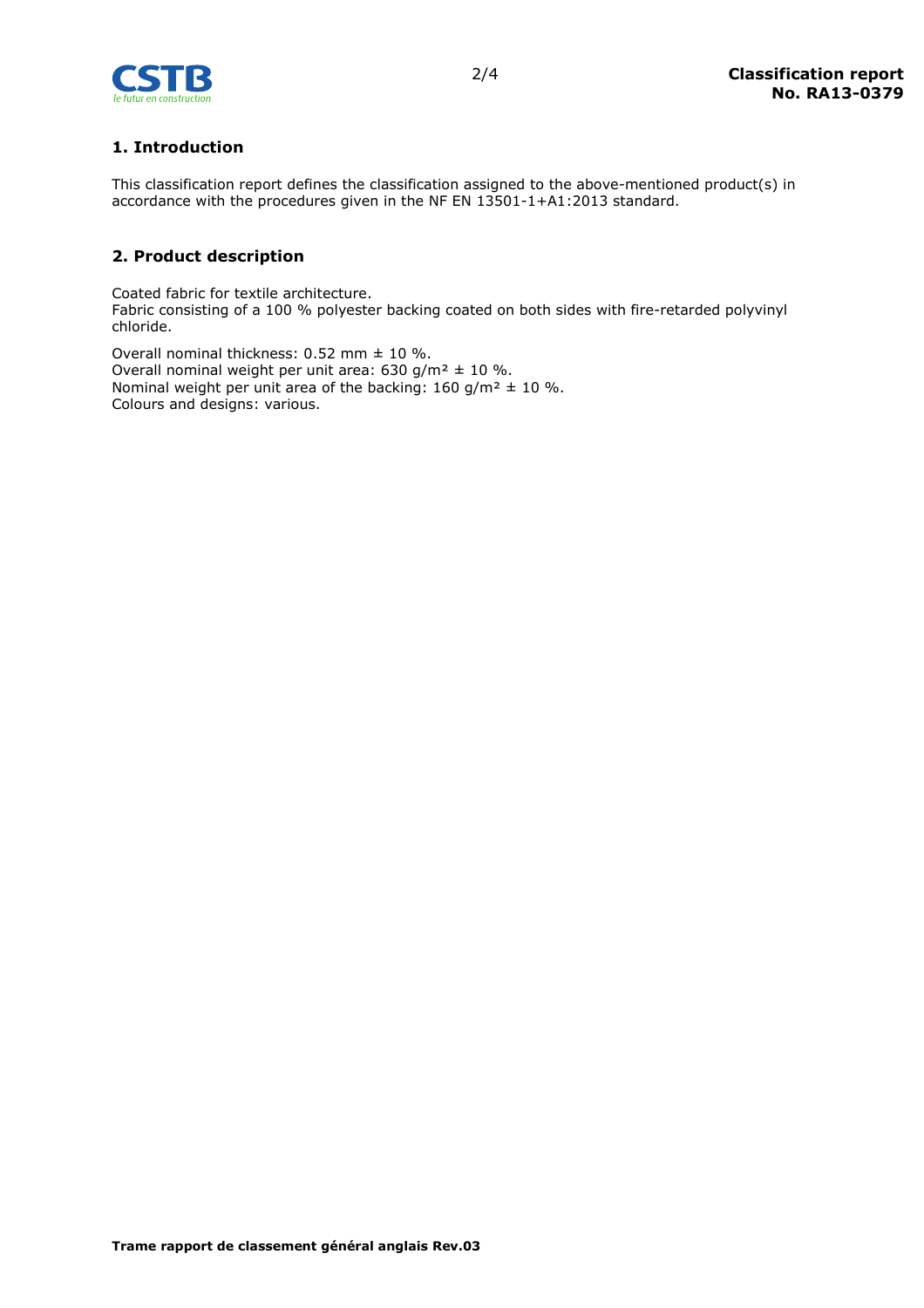

## 3. Tests reports and tests results in support of this classification

### 3.1 Tests reports

| Name of<br>laboratory | Name of sponsor                                                                           | <b>Test</b><br>identification | Test report<br>No. | <b>Test method</b>                   |
|-----------------------|-------------------------------------------------------------------------------------------|-------------------------------|--------------------|--------------------------------------|
| <b>CSTB</b>           | <b>SERGE FERRARI AG</b><br><b>Wasterkingerweg 2</b><br>8193 EGLISAU<br><b>SWITZERLAND</b> | ES541130602                   | RA13-0379          | EN ISO 11925-2:2002<br>EN 13823:2002 |

## 3.2 Tests results

|                                        |                  | <b>Number</b><br>of tests |                               | <b>Results</b>                  |
|----------------------------------------|------------------|---------------------------|-------------------------------|---------------------------------|
| <b>Test method</b>                     | <b>Product</b>   |                           | <b>Parameters</b>             | <b>Compliance</b><br>parameters |
| EN ISO 11925-2<br>30s surface exposure | <b>STAM 6002</b> | 6                         | $Fs > 150$ mm<br>Filter paper | Not reached<br>Not ignited      |
| EN ISO 11925-2<br>30s edge exposure    | <b>STAM 6002</b> | 6                         | $Fs > 150$ mm<br>Filter paper | Not reached<br>Not ignited      |

|                       | <b>Product</b>   | <b>Number of</b><br>tests |                                                                                        | <b>Results</b>                                        |                                 |
|-----------------------|------------------|---------------------------|----------------------------------------------------------------------------------------|-------------------------------------------------------|---------------------------------|
| <b>Test</b><br>method |                  |                           | <b>Parameters</b>                                                                      | <b>Continuous</b><br>parameters<br><b>Mean values</b> | <b>Compliance</b><br>parameters |
| EN 13823              | <b>STAM 6002</b> | 3                         | FIGRA <sub>0.2MJ</sub> (W/s)<br>$FIGRA_{0.4MJ}(W/s)$<br><b>LFS</b><br>$THR_{600s}(MJ)$ | 0.0<br>0.0<br>0.8                                     | <b>Not</b><br>reached           |
|                       |                  |                           | $SMOGRA(m^2/s^2)$<br>$TSP_{600s}(m^2)$                                                 | 41.0<br>50.0                                          |                                 |
|                       |                  |                           | Flaming droplets<br>or debris                                                          |                                                       | <b>None</b>                     |

(-) means: not applicable